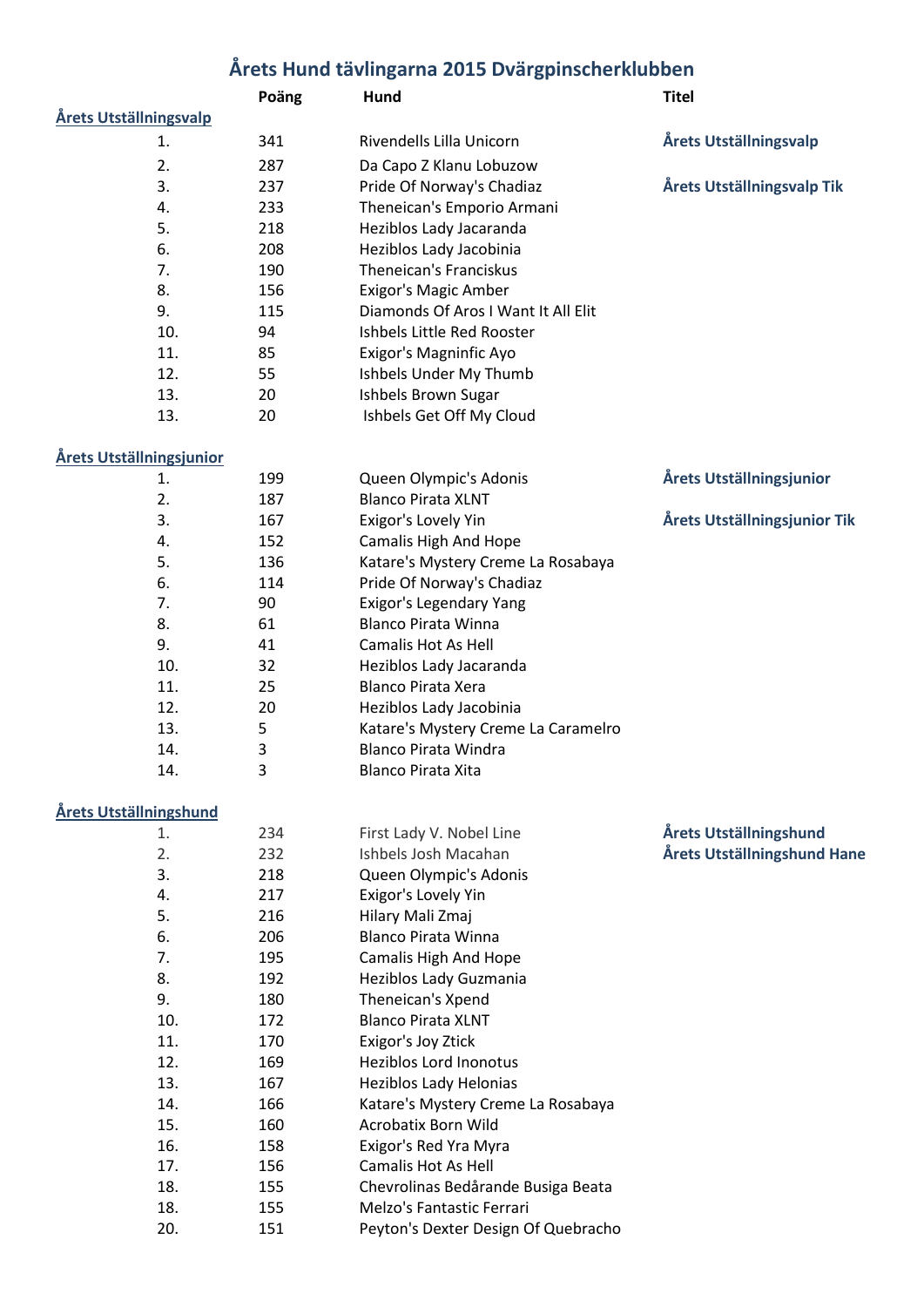| 21.                                 | 122 | <b>Heziblos Lord Fellem</b>         |                              |
|-------------------------------------|-----|-------------------------------------|------------------------------|
| 22.                                 | 118 | Exigor's Legendary Yang             |                              |
| 23.                                 | 96  | <b>Blanco Pirata Sol</b>            |                              |
| 24.                                 | 93  | <b>Blanco Pirata Wilma</b>          |                              |
| 24.                                 | 93  | Heziblos Lord Ipheion               |                              |
| 26.                                 | 92  | <b>Heziblos Lord Furmint</b>        |                              |
| 27.                                 | 55  | Exigor's Black Wannabee             |                              |
| 28.                                 | 51  | Exigor's Lex In Red                 |                              |
| 29.                                 | 50  | <b>Camalis Higher And Higher</b>    |                              |
| 29.                                 | 50  | Katare's Mystery Only-Lonely        |                              |
| 31.                                 | 41  | Exigor's Hot Rosie                  |                              |
| 32.                                 | 39  | Heziblos Lady Hablitzia             |                              |
| 32.                                 | 39  | Katare's Mystery Creme La Caramelro |                              |
| 32.                                 | 39  | Katare's Mystery Kharisma-Night     |                              |
| 35.                                 | 28  | <b>Blanco Pirata Xita</b>           |                              |
| 36.                                 | 20  | Heziblos Lord Illecebrum            |                              |
| 37.                                 | 5   | Katare's Mystery Moonsoon-Storm     |                              |
| Årets Utställningsveteran           |     |                                     |                              |
| 1.                                  | 250 | <b>Blanco Pirata Karat</b>          | Årets Utställningsveteran    |
| 2.                                  | 166 | Multatuli Love Generation           |                              |
| 3.                                  | 138 | Allamigoz Gezina                    | Årets UtställningsveteranTik |
| 4.                                  | 114 | Amizitas Diana                      |                              |
| 5.                                  | 64  | Camalis Rock N Roll Lola            |                              |
| 6.                                  | 61  | Exigor's Lex In Red                 |                              |
| 7.                                  | 55  | <b>Blanco Pirata Gringo</b>         |                              |
| <u> Årets Utställningshund Avel</u> |     |                                     |                              |
| 1.                                  | 401 | Camalis Rock N Roll Lola            | Årets Utställningshund Avel  |
| Årets Allroundhund                  |     |                                     |                              |
| 1.                                  | 62  | Exigor's Legendary Yang             | Årets Allround hund          |
| 2.                                  | 53  | Exigor's Lovely Yin                 |                              |
| 3.                                  | 50  | Acrobatix Born Wild                 |                              |
| 4.                                  | 40  | Little Kings Mallou Made For You    |                              |
| 5.                                  | 36  | <b>Blanco Pirata Winna</b>          |                              |
| 5.                                  | 36  | <b>Heziblos Lord Inonotus</b>       |                              |
| 5.                                  | 36  | Theneican's Xpend                   |                              |
| 8.                                  | 34  | Exigor's Joy Ztick                  |                              |
| 8.                                  | 34  | Heziblos Lord Ipheion               |                              |
| 10.                                 | 30  | <b>Blanco Pirata Karat</b>          |                              |
| 11.                                 | 29  | Little Kings Spookie Walk Along     |                              |
| 12.                                 | 25  | Katare's Mystery Creme La Rosabaya  |                              |
| 13.                                 | 21  | Pride Of Norway's Chadiaz           |                              |
| 14.                                 | 20  | Camalis Hot As Hell                 |                              |
| 15.                                 | 18  | Gribskoven's Rosa                   |                              |
| 16.                                 | 14  | <b>Blanco Pirata Xita</b>           |                              |
| 16.                                 | 14  | Heziblos Lord Illecebrum            |                              |
| <u>Årets Rallylydnadshund</u>       |     |                                     |                              |
| 1.                                  | 48  | Irocz Ambitiösa Orchidee            | Årets Rallylydnadshund       |
| 2.                                  | 28  | Anjin's Anemon                      |                              |
| 3.                                  | 15  | Gribskoven's Rosa                   |                              |
| 4.                                  | 14  | Exigor's Famous Keroy               |                              |
| 5.                                  | 11  | <b>Blanco Pirata Karat</b>          |                              |
| 6.                                  | 6   | Katare's Mystery Creme La Rosabaya  |                              |
|                                     |     |                                     |                              |